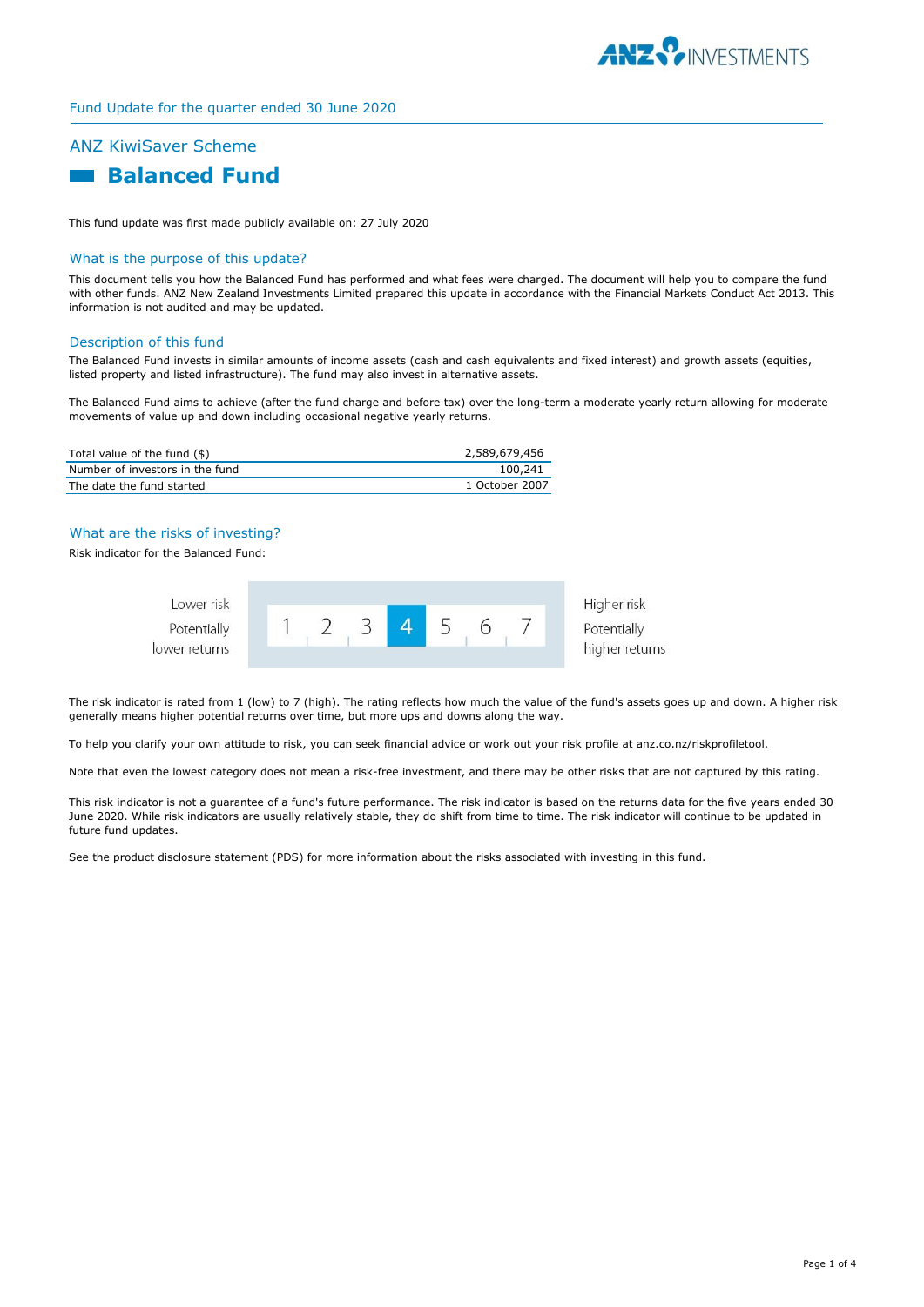# How has the fund performed?

|                                               | Average over past<br>five vears | Past vear |  |  |
|-----------------------------------------------|---------------------------------|-----------|--|--|
| Annual return                                 |                                 |           |  |  |
| (after deductions for charges and tax)        | 4.81%                           | 2.83%     |  |  |
| <b>Annual return</b>                          |                                 |           |  |  |
| (after deductions for charges but before tax) | 5.93%                           | 3.73%     |  |  |
| Market index annual return                    |                                 |           |  |  |
| (reflects no deduction for charges and tax)   | $6.84\%$                        | 4.03%     |  |  |

The market index annual return is calculated using the target investment mix and the indices of each asset class.

Additional information about the market index is available in the statement of investment policy and objectives on the offer register at www.disclose-register.companiesoffice.govt.nz.



## **Annual return graph**

This shows the return after fund charges and tax for each of the last 10 years ending 31 March. The last bar shows the average annual return for the last 10 years, up to 30 June 2020.

**Important:** This does not tell you how the fund will perform in the future.

Returns in this update are after tax at the highest prescribed investor rate (PIR) of tax for an individual New Zealand resident. Your tax may be lower.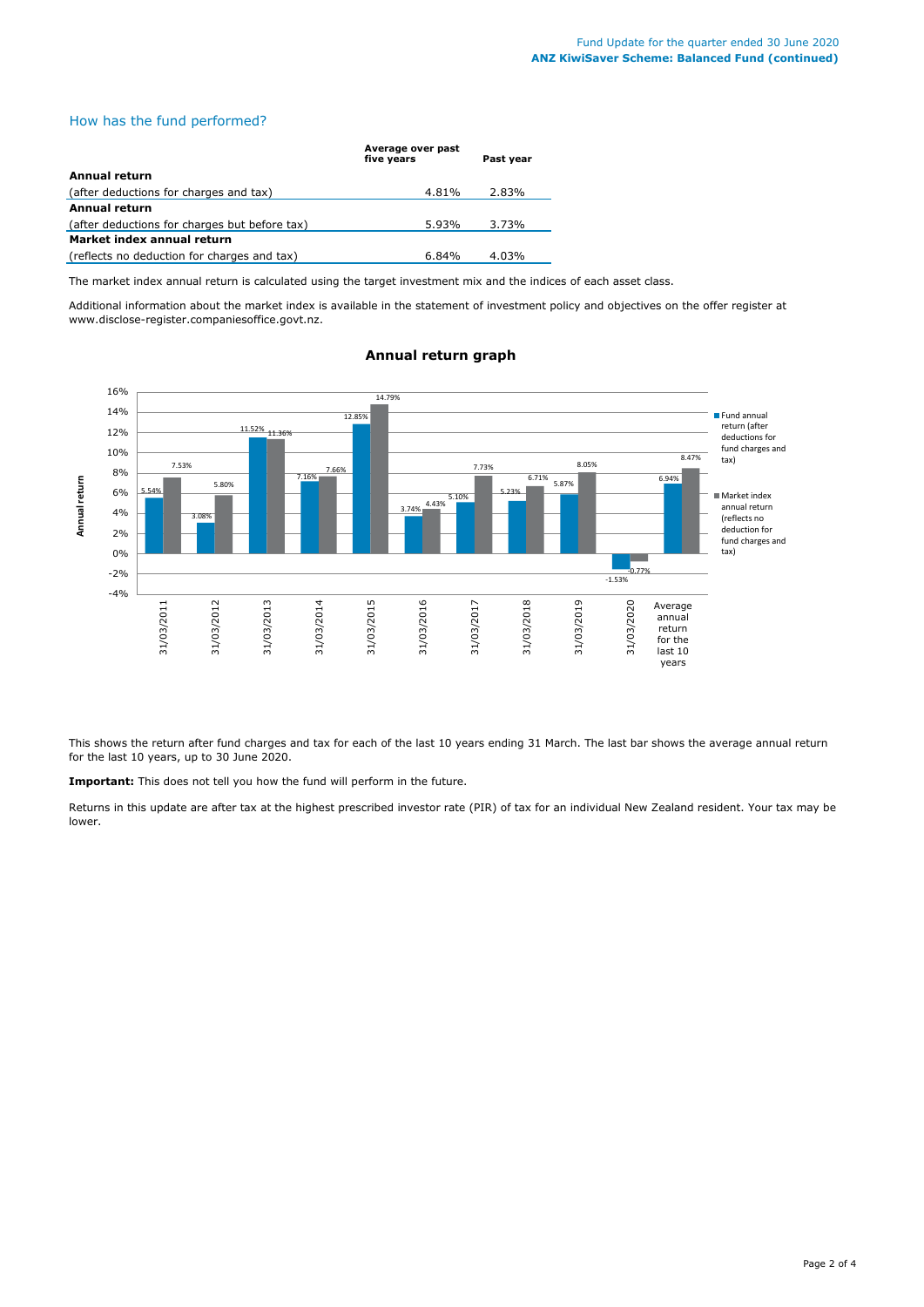#### What fees are investors charged?

Investors in the Balanced Fund are charged fund charges. In the year to 31 March 2020 these were:

|                                             | % of net asset value          |
|---------------------------------------------|-------------------------------|
| Total fund charges <sup>1</sup>             | 0.96%                         |
| Which are made up of:                       |                               |
| Total management and administration charges | 0.96%                         |
| Including:                                  |                               |
| Manager's basic fee                         | $0.90\%$                      |
| Other management and administration charges | 0.06%                         |
| <b>Total performance based fees</b>         | $0.00\%$                      |
|                                             | Dollar amount per<br>investor |
| <b>Other charges</b>                        |                               |
| Membership fee <sup>2</sup>                 | \$18                          |

Investors are not currently charged individual action fees for specific actions or decisions (for example, for withdrawing from or switching funds). See the PDS for more information about Scheme fees.

Small differences in fees and charges can have a big impact on your investment over the long term.

# Example of how this applies to an investor

Sarah had \$10,000 in the fund at the start of the year and did not make any further contributions. At the end of the year, Sarah received a return after fund charges were deducted of \$283 (that is 2.83% of her inital \$10,000). Sarah also paid \$18 in other charges. This gives Sarah a total gain after tax of \$265 for the year.

#### What does the fund invest in?

**Actual investment mix<sup>3</sup> Target investment mix<sup>3</sup>**

This shows the types of assets that the fund invests in. This shows the mix of assets that the fund generally intends to invest in.